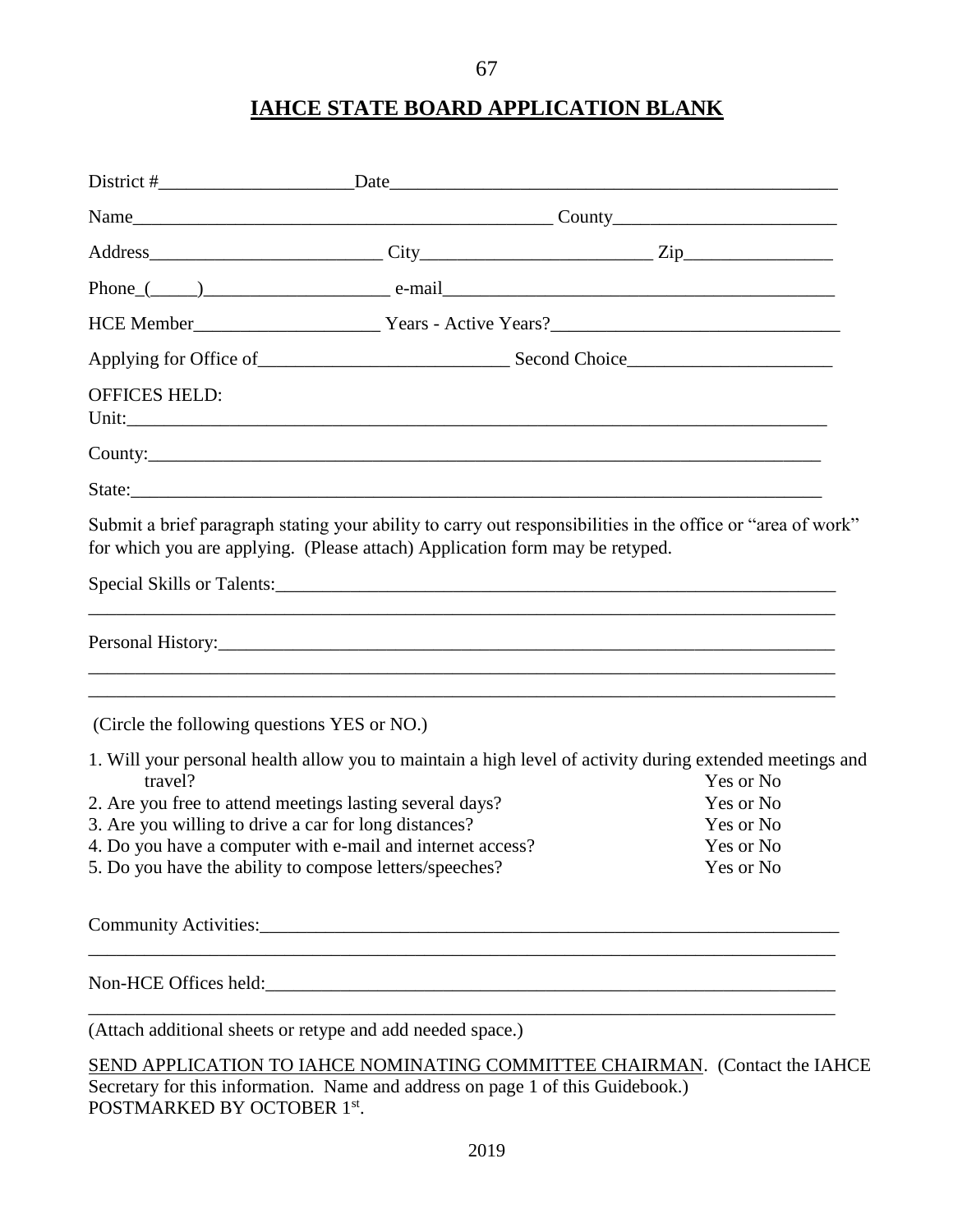# **IAHCE STATE BOARD APPLICATION BLANK**

Page 2

### **PERSONAL REFERENCE FOR APPLICANT TO IAHCE BOARD**

This form should be filled out by any member of the applicant's County HCE Board. (This confidential information may be mailed separately to the Nominating Committee Chairman.)

| office?                                           | What other qualities does she (he) have which you feel would qualify her/him for an IAHCE Board  |
|---------------------------------------------------|--------------------------------------------------------------------------------------------------|
|                                                   |                                                                                                  |
|                                                   |                                                                                                  |
|                                                   | Other Comments                                                                                   |
|                                                   |                                                                                                  |
| TO BE COMPLETED BY THE IAHCE NOMINATING COMMITTEE |                                                                                                  |
|                                                   |                                                                                                  |
|                                                   |                                                                                                  |
|                                                   | Send reference to Nominating Committee Chairman. (Contact IAHCE Secretary whose name and address |

# are on page 1 of this Guidebook if you need to know the current Chairman.)

## **POSTMARK BY OCTOBER 1ST**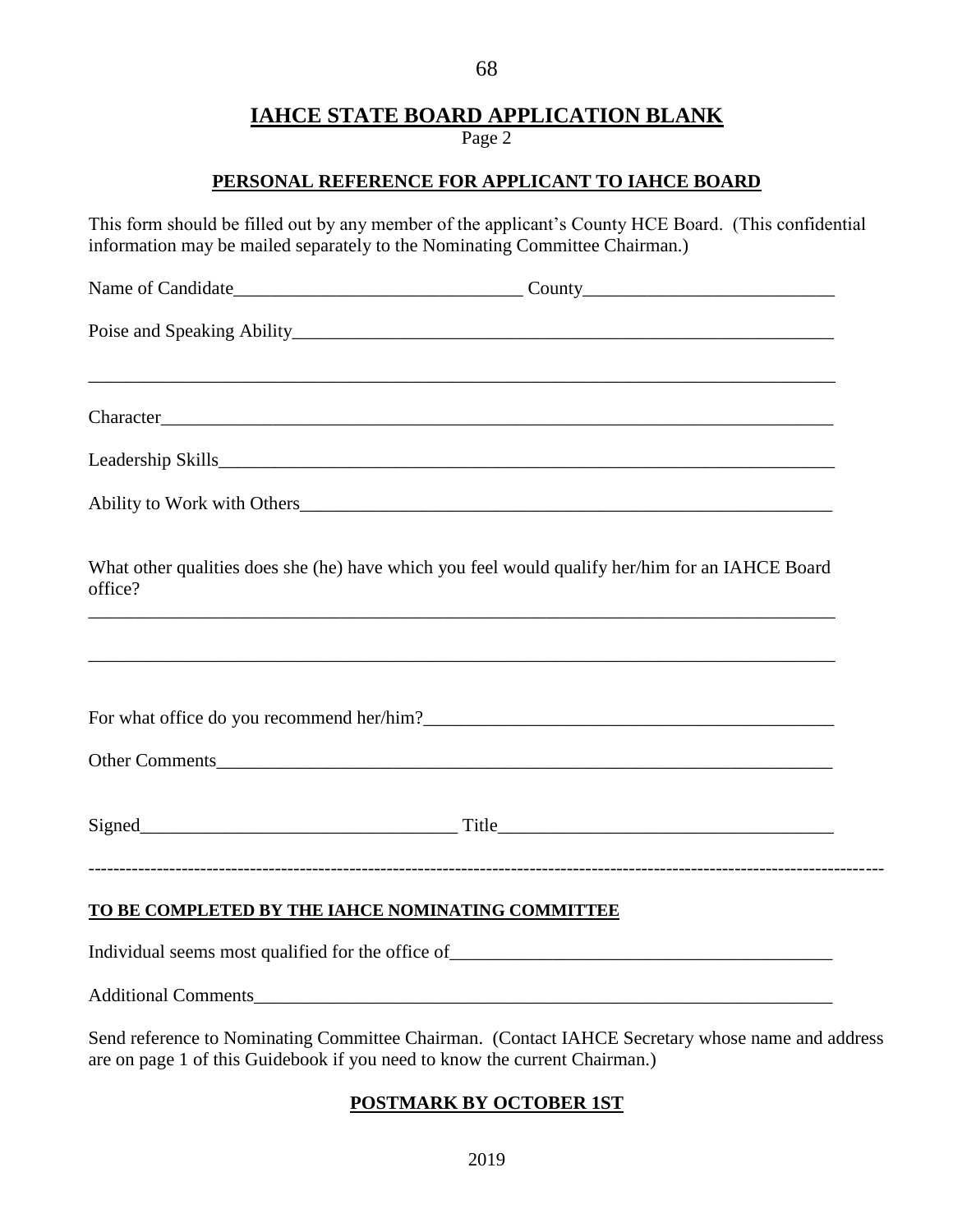## **APPLICANT GUIDELINES**

- 1. All areas of the application must be completed to be considered and must be sent to the Nominating Committee Chair by the postmarked deadline.
- 2. All interviews must be in person with the Nominating Committee.
- 3. NO campaigning, i.e., no printed material.
- 4. Wear business attire during interview and presentation at the Annual Business Meeting.
- 5. All candidates are to sit in a designated area at the Annual Business Meeting.
- 6. Candidate may make up to two (2) minutes presentation at the Annual Business Meeting.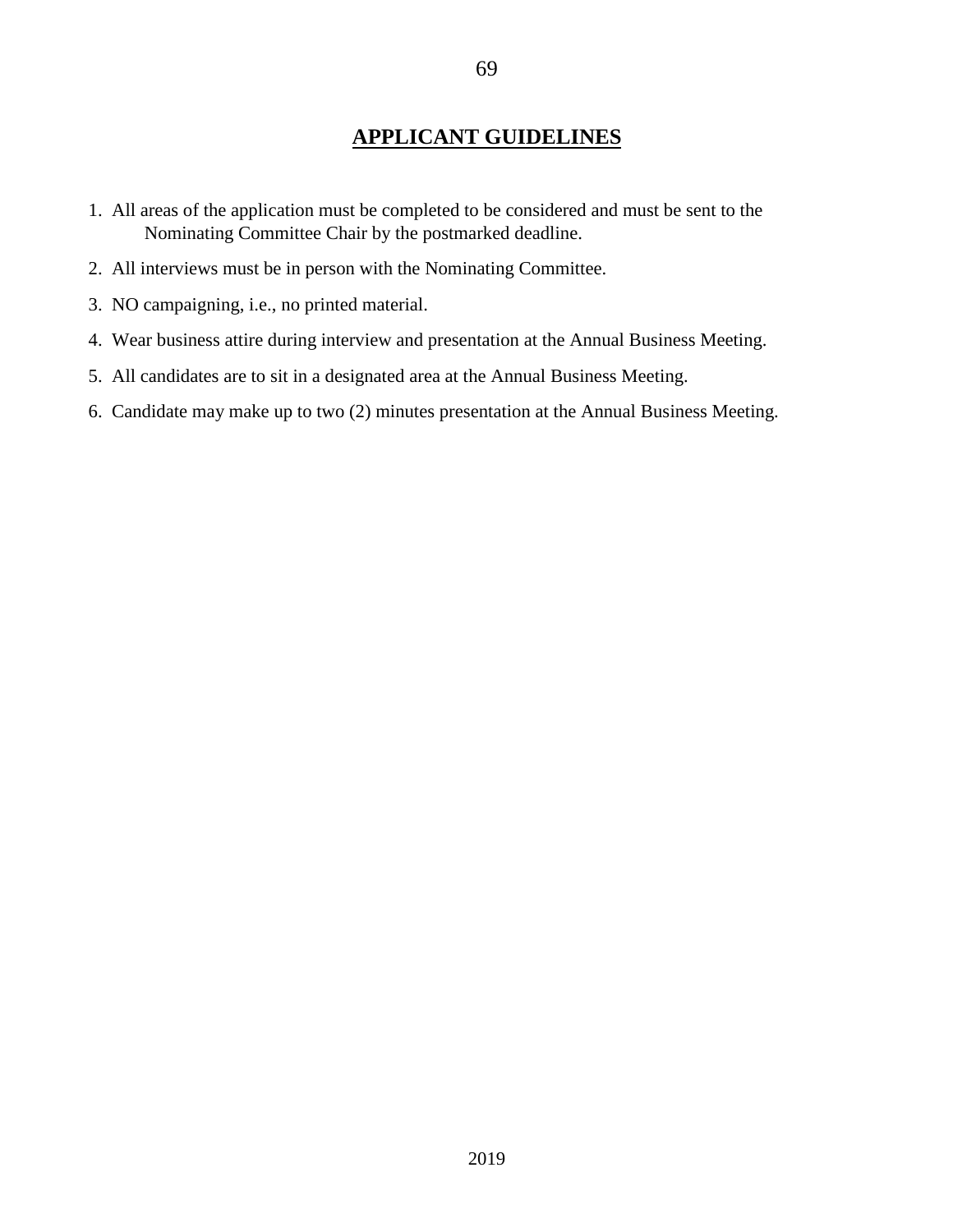### **SCHOLARSHIPS**

The scholarships offered by the Illinois Association for Home and Community Education are:

 A. IAHCE Member Education Scholarships: These Scholarships are awarded by the IAHCE Scholarship Committee according to the guidelines found in the IAHCE Guidebook.

All scholarships are offered with no discriminations to sex, age, years in school, national origin or whether she or he has received it previously.

B. Ruth B. Sayre Scholarship which is offered by our affiliate CWC. Information can be found in the IAHCE Guidebook guidelines page 74 and at www.cwcusa.org

Scholarships are renewable to qualified applicants.

### **SCHOLARSHIP COMMITTEE GUIDELINES**

This Committee shall consist of four members who are presently on the IAHCE Board. They will serve revolving two-year terms so that two new members will be appointed each year. The IAHCE Secretary should not be a member of this committee, because she/he would know the identity of the applicants.

### DUTIES OF THE SCHOLARSHIP COMMITTEE:

Review scholarship guidelines yearly. Choose full time recipients. Directs the IAHCE Treasurer to issue checks for scholarship recipients.

Full scholarships of \$500 each up to ten (10) scholarships awarded yearly if funds are available.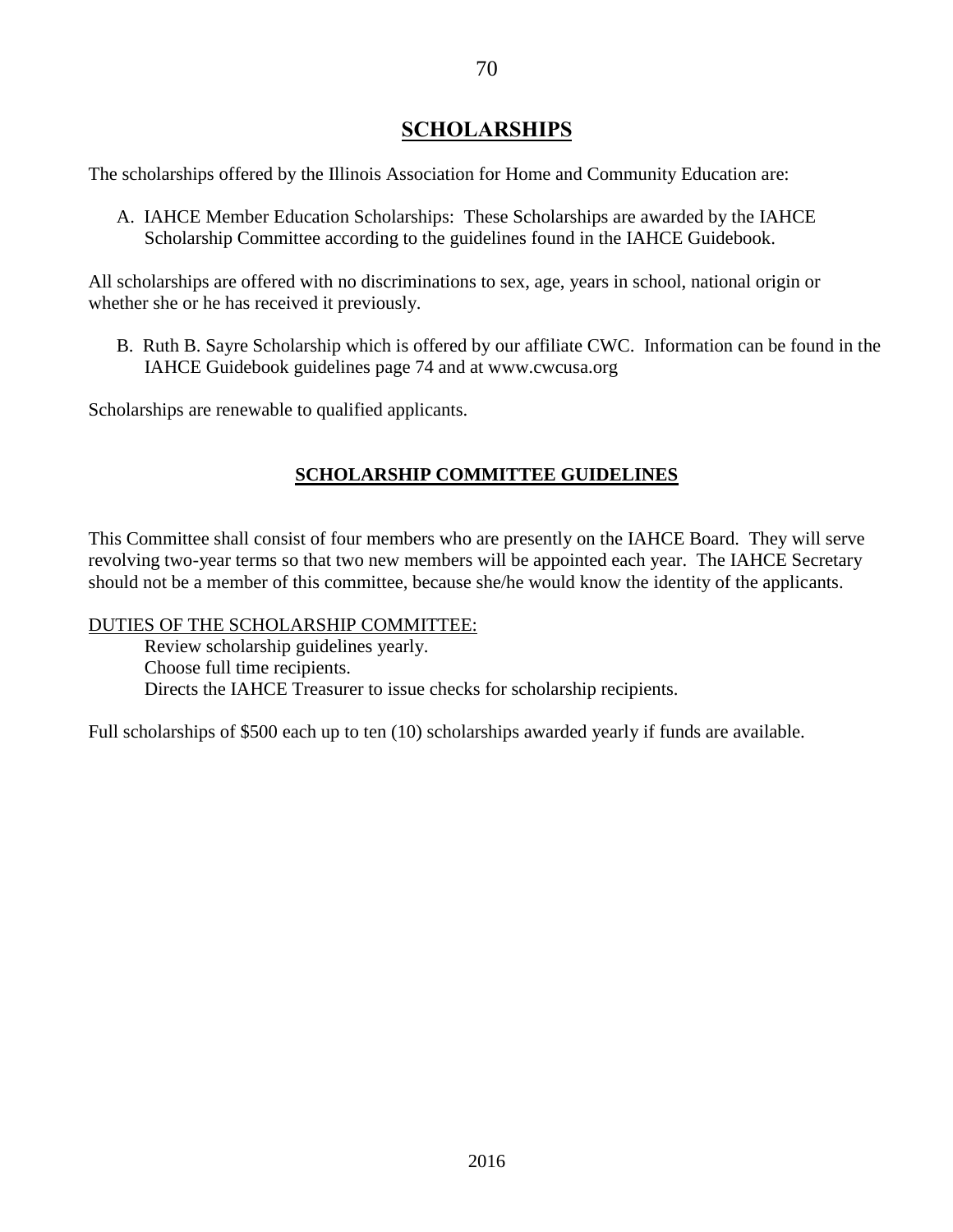## **IAHCE EDUCATIONAL SCHOLARSHIP GUIDELINES**

- The applicant must be a member in good standing or an immediate family member, child or grandchild, niece or nephew of such member of a county HCE/HEA for a minimum of three years. Recipient of an IAHCE Scholarship must be a current resident of Illinois regardless of whether they attend a school in Illinois.
- 2. The applicant must attend a vocational institution or institution of higher learning working toward a vocational certification, undergraduate degree or graduate degree.
- 3. The Applicant must submit a new application each year. Eligibility is limited to four years.
- 4. For each of the full (\$500) scholarships, the student must be considered a full-time student by the college the student is/will be attending. Auditing of classes cannot be included in minimum hours.
- 5. The Scholarship Committee reserves the right to make judgment in cases not covered by the guidelines.
- 6. Students must maintain a 2.0 point © average. Transcript required for most current school year.
- 7. Payment of all scholarships is made in two installments. The first half of payment will be made by July 1. The second half will be made no earlier than January 1 – upon receipt of the student's fall grades transcript by the scholarship committee chairman. Her/his name and address will be on the letter of acceptance that carries the July check.
- 8. Scholarship applications must be postmarked by May 1.
- 9. All applications will receive a letter by July 1 indicating whether or not they are recipients of the scholarship.
- 10. A photo must be attached to the cover page of the application. These photos will be used by IAHCE for publicity purpose (Newsletter/Annual Conference). If an applicant is not accepted for a scholarship, the photo will be returned.
- 11. If for any reason, the applicant is unable to enroll, the awarded scholarship is to be returned in full to the IAHCE Treasurer.
- 12. No current IAHCE Board Member will be eligible for a scholarship.
- 13. The IAHCE Board Secretary will receive the application keeping the cover page until the scholarship winners have been chosen, so that the committee will not know the identity of the applicants until after selections are made.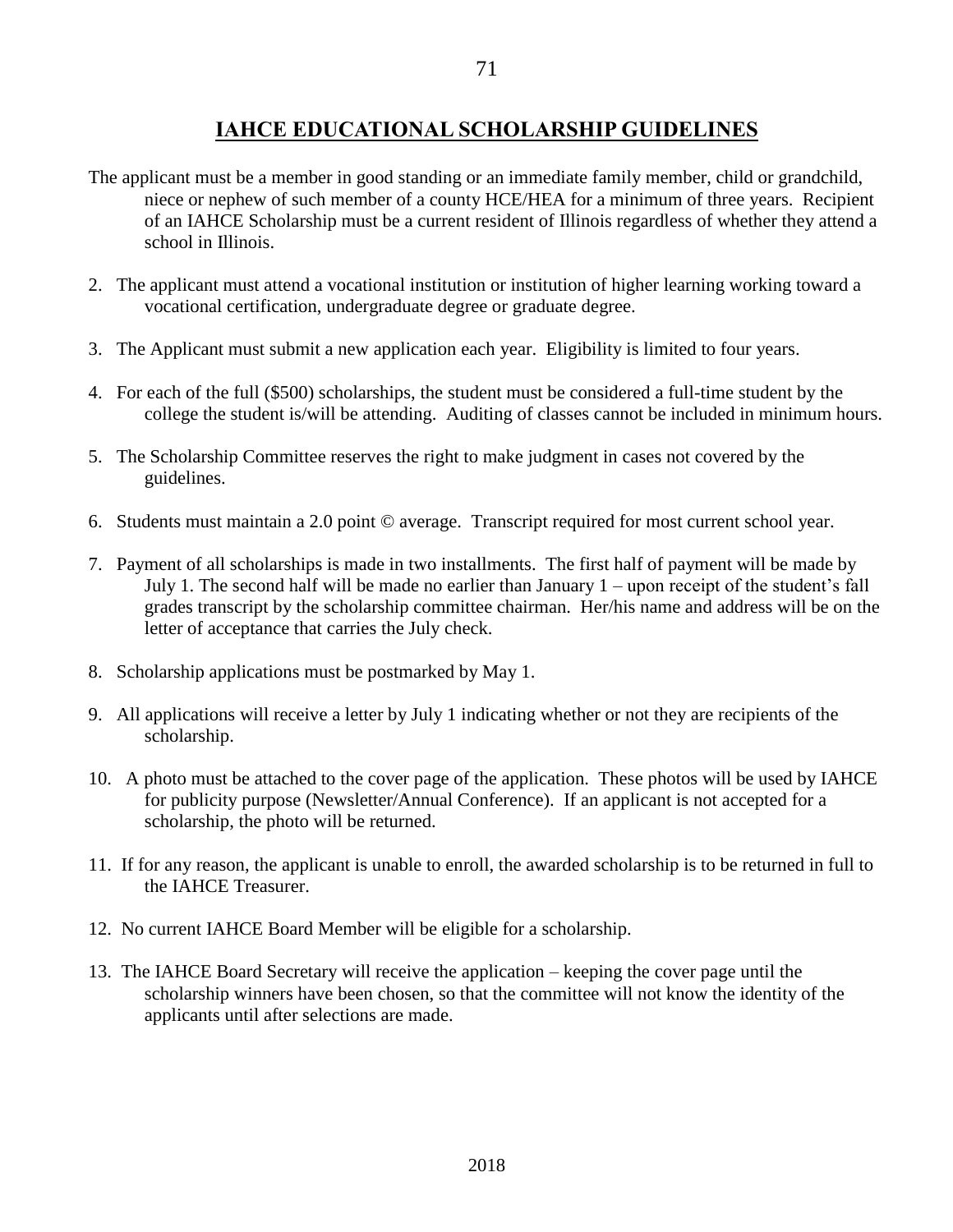## **APPLICATION FOR IAHCE SCHOLARSHIP**

Please type or print. The completed application must be postmarked by May 1 and sent to the IAHCE Secretary whose name is listed on page 1 of the Guidebook or on the www. iahce.org website.

| Last                                                    | First | Middle |  |  |
|---------------------------------------------------------|-------|--------|--|--|
|                                                         |       |        |  |  |
|                                                         |       |        |  |  |
| IAHCE Membership Verification:                          |       |        |  |  |
|                                                         |       |        |  |  |
|                                                         |       |        |  |  |
| $\frac{1}{2}$ Current Member 3 + Years in Good Standing |       |        |  |  |
| County Verification by Current County Officer:          |       |        |  |  |
|                                                         |       |        |  |  |
| <b>State Board Verification:</b>                        |       |        |  |  |
| State Secretary                                         |       |        |  |  |

Please attach a recent photo to this page.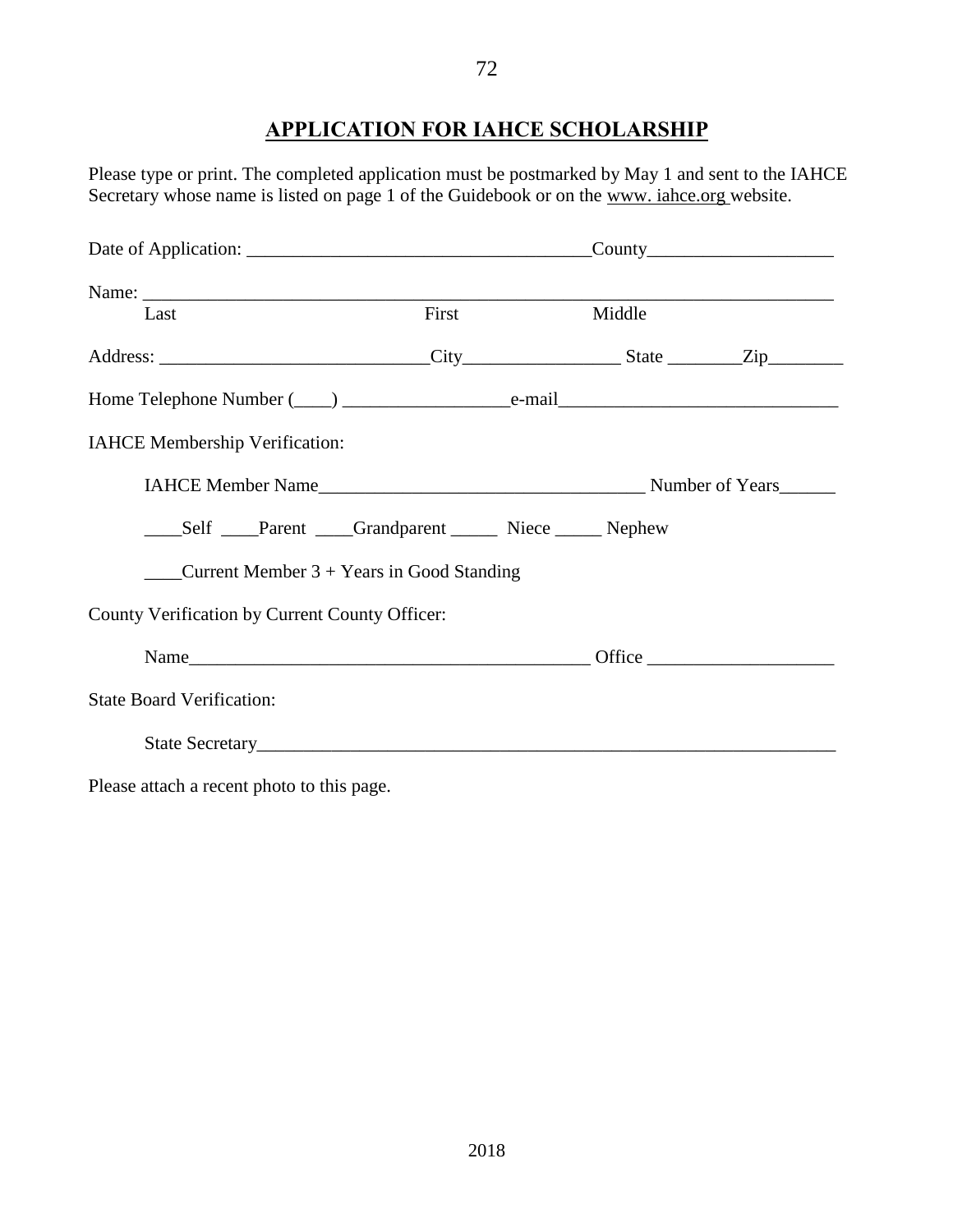# **APPLICATION FOR IAHCE EDUCATIONAL SCHOLARSHIP**

73

(Additional sheets may be used)

| How many years have you or your family member been a member of IAHCE?: _____________________________ |  |  |  |  |
|------------------------------------------------------------------------------------------------------|--|--|--|--|
| If you are an IAHCE member, list all HCE offices held in Unit, county or state level: _____________  |  |  |  |  |
| List names of High School (s) or college (s) attended and number of years each: ____________________ |  |  |  |  |
| ,我们也不能在这里的人,我们也不能在这里的人,我们也不能在这里的人,我们也不能在这里的人,我们也不能在这里的人,我们也不能在这里的人,我们也不能在这里的人,我们也                    |  |  |  |  |
|                                                                                                      |  |  |  |  |
|                                                                                                      |  |  |  |  |
|                                                                                                      |  |  |  |  |
| Will you be considered a full-time student by the college you attend? Yes________ No _________       |  |  |  |  |
| Have you applied for this scholarship before? Yes ______ No ______                                   |  |  |  |  |
| Have you received this scholarship before? Yes ______ No _____ If "Yes", how many times? ______      |  |  |  |  |
| Please attach the most current grade transcript.                                                     |  |  |  |  |
|                                                                                                      |  |  |  |  |
|                                                                                                      |  |  |  |  |
|                                                                                                      |  |  |  |  |
|                                                                                                      |  |  |  |  |
| Attach two non-family letters of recommendation. (Written within the last six (6) months.)           |  |  |  |  |

Attach a short essay (approximately 150 words) stating your educational goals and how this scholarship will help you attain these goals.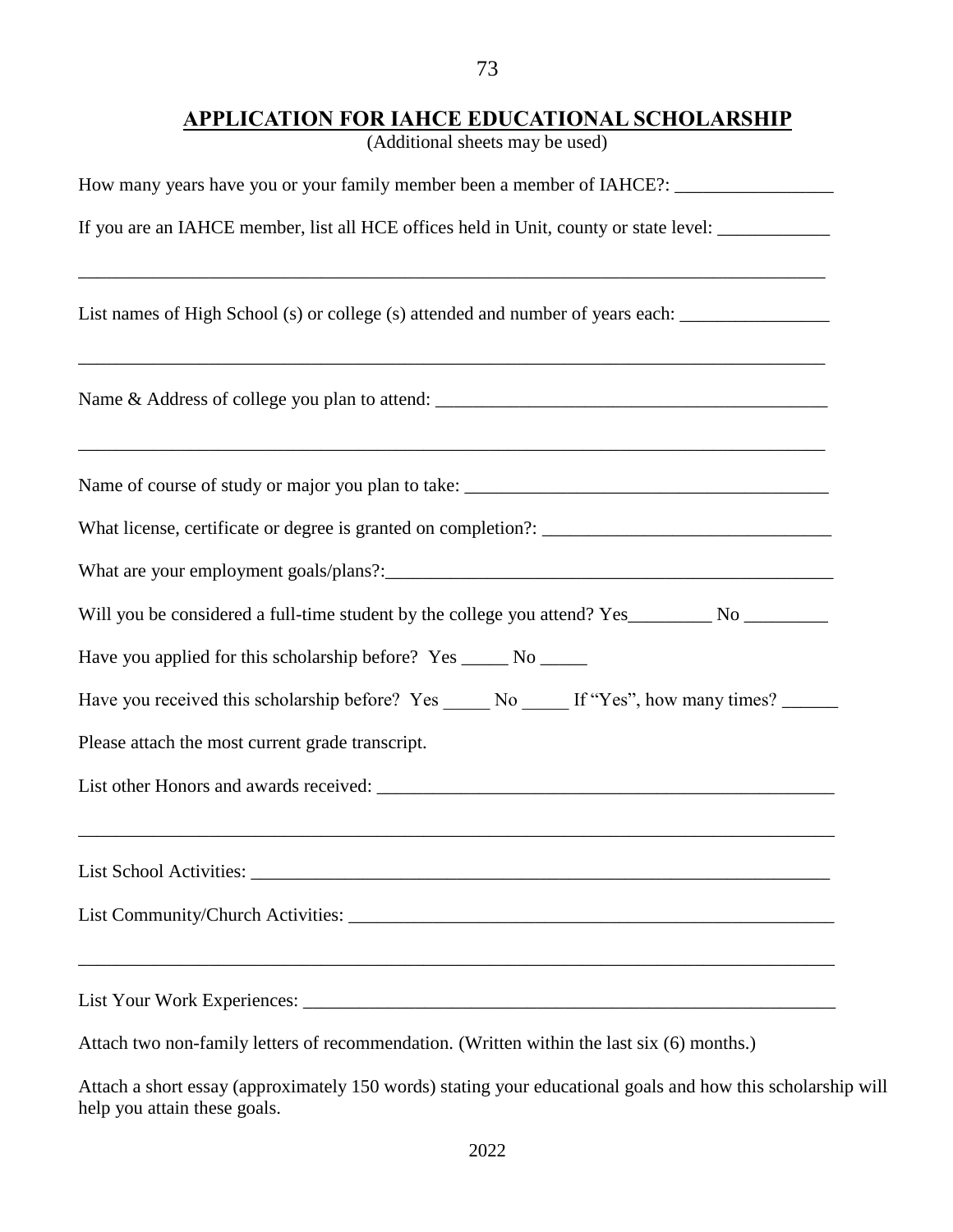# **RUTH B. SAYRE SCHOLARSHIP**

### Sponsored by Country Women's Council USA The Associated Country Women of the World

Mrs. Ruth Buxton Sayre attained national and international recognition championing a better way of life for rural people. Her efforts on behalf of rural women and families spanned three decades and earned her high posts in state, national and international organizations. She served as ACWW President 1947-1953.

One of her many distinctions included being the only woman appointed to a USA Advisory Committee by President Eisenhower. In 1976 she was honored by being inducted into the Iowa Woman's Hall of Fame.

"If goods don't cross the borders, soldiers will," expresses her views on trade and peace. She constantly encouraged women to "let out the seams" of their thinking.

The aim of this memorial scholarship is to lift people, in her name, by helping them to help themselves through education

#### RUTH B. SAYRE SCHOLARSHIP GUIDELINES (Revised March 2015)

#### I. Eligibility:

- 1. Be a legal resident of USA
- 2. Live in a state of a CWC member society.
- 3. Demonstrate leadership ability need.
- 4. Have a financial need.
- 5. Carry a minimum of nine (9) credit hours.
- II. General Conditions:
	- a. Country Women's Council (CWC) administer the fund.
	- b. Scholarship (s) shall be paid up to the amount of \$500.00 for a 12-month period of study.
	- c. Funds may be used to supplement tuition, books, or other required educational needs.
	- d. Scholarship recipients may apply for the same award the succeeding year if satisfactory progress is made.
- III. Applications
	- 1. Applicant need not be a member of ACWW CWC.
	- 2. Application forms available on CWC web site must be sent through applicant's state society chair or president of a ACWW – CWC affiliated society list on website: [www.cwcusa.org.](http://www.cwcusa.org/) Due date is March 1.
	- 3. Application shall contain;
		- a. two (2) reference letters (only) **must be from Non-family members**.
		- b. transcript of grades.
		- c. a summary of applicant's experiences goals and financial need.
	- 4. Applications from society president or chair shall be postmarked to: CWC Vice-Chairperson by
		- April 1. Name and address found on website [www.cwcusa.org.](http://www.cwcusa.org/)
- IV. Administration:

The Scholarship Selection Committee shall consist of:

- a. The Vice Chairperson of CWC who serves as chair.
- b. Three qualified judges appointed by the chairperson.
- c. Winners will be posted on website [www.cwcusa.org](http://www.cwcusa.org/) after June 1.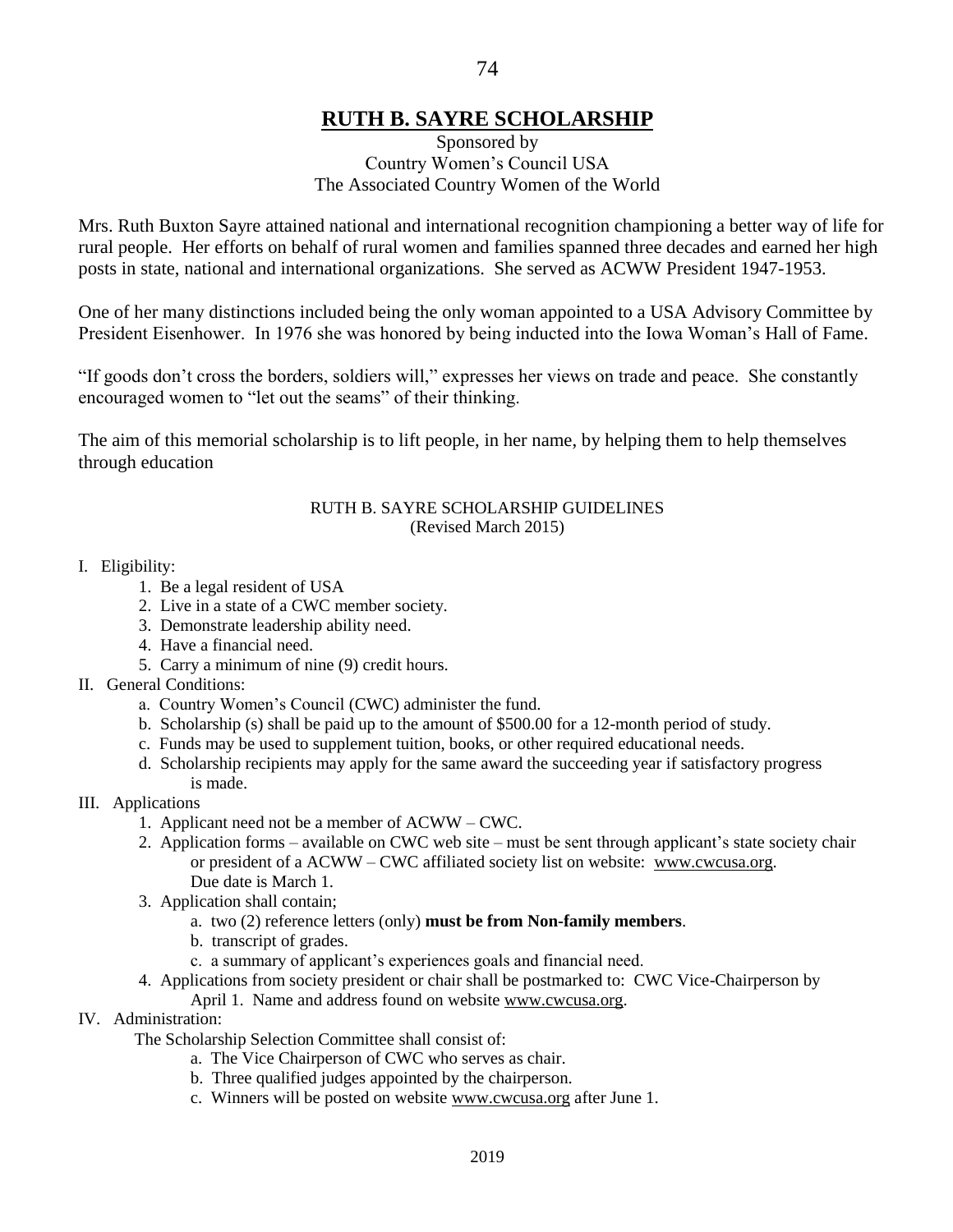### **2021-2022 IAHCE SUPPORT FUND ADVISORY COMMITTEE**

Mary Eustace, Librarian 48010 166<sup>th</sup> Ave. Pearl, IL 62361 217-204-2460 Dist. #3 maryliz@aol.com

### **Officers**

Melissa Chitwood, Chairperson 1408 E. 2250 North Rd. White Heath, IL. 61884 217-493-4441 Dist. #5 [mchitwoo@illinois.edu](mailto:bvcombs@gmail.com)

Catherine Eathington. Secretary 31104 N. Co. Hwy 26 Avon, IL 61415 309-338-5497 Dist. #4 cathyeathingtonhce@gmail.com

### **Advisory Committee**

Donna Pinger (2021-23, 2nd Term) 1214 Jefferson St. Keithsburg, IL. 61442 309-374-2685 Dist. #1 donna-pinger16@homail.com

Diane Fedorow  $(2021-23, 2<sup>st</sup> Term)$  $1452 - 170$ <sup>th</sup> St. Cameron, IL 61423 309-462-5063 Dist. #1 dfedorow52@gmail.com

Sandra Henke  $(2021-23, 1^{\text{is}}$  Term) 705N Overlook Circle Found Lake, IL. 60073 847-740-6141 Dist. # 2 [S\\_henke@comcast.net](mailto:S_henke@comcast.net)

Monica Evans  $(2021 - 23 \t1<sup>st</sup> Term)$ 5635 N, Barrington Rd. Morris, IL 60450. (H) 815-416-0163 Dist. #2 (C) 815-274-5199 monnie49@yahoo.com

Sue Chamberlain  $(2021-23, 1<sup>nd</sup> Term)$ 312 Sommerset Dr.. Chatham,IL. 62629 (H) 217-483-6267 Dist. #3 (C) 217-714-5779 Sueac1@comcast.net

Darlene Curry (2022-24, 1 st Term) 207 Worner St. Green Valley, IL 61534 309-360-4250 Dist. #3 [darlene.curry@yahoo.com](mailto:darlene.curry@yahoo.com)

Marilyn Schaefer  $(2020-222, 1<sup>nd</sup> Term)$ 9891 N. Briar Lane.. Effingham, IL. 62401) 217-821-0508 Dist. #4 marilyn67@frontiernet,net

Carol Pollo (2021-223, 2 st Term) 2267 Staunton Rd. Gillespie, IL 62033 217-839-2233 Dist. #4 retired@frontiernet.net

Becky Belcher (2021-23, 2nd Term) 8682 CR 600 E. McLeansboro, IL 62859 618-308-0042 Dist. #5 beckybelcher75@gmail.com

Kathi Emery  $(2022-24 \; 1<sup>st</sup> Term)$ 3437 Sutterville Rd. Fults, IL 62244 618-580-4944 Dist. #5 Kdath1emery@gmail.com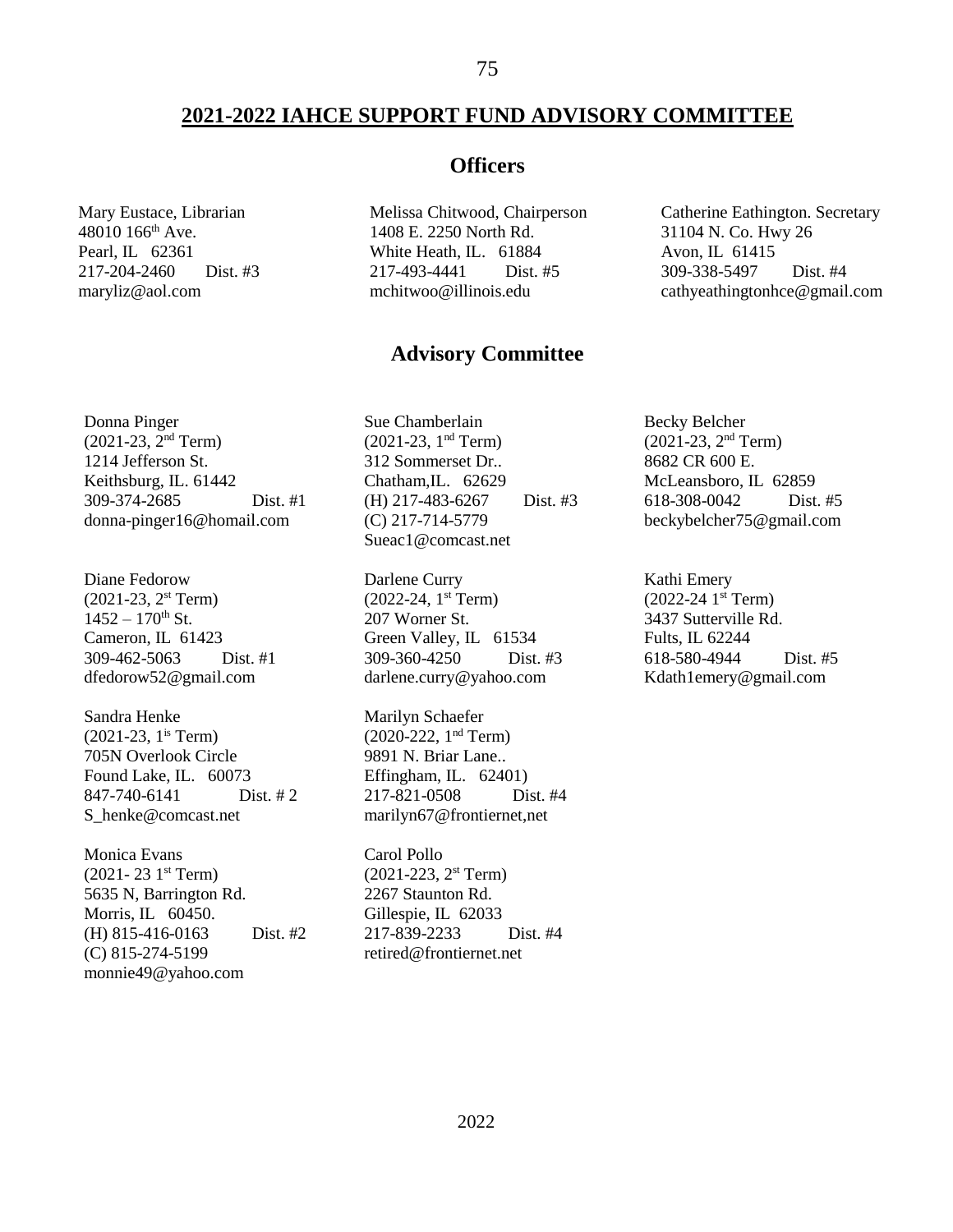# **ILLINOIS ASSOCIATION FOR HOME AND COMMUNITY EDUCATION SUPPORT FUND**

### WHAT IS IT?

This fund is a special account to provide innovative "extras" for the Association for Home and Community Education programs. By pooling small contributions from many interested individuals and organizations, we are accumulating enough money to assure a continuing source of funds. Together we can build a more secure financial future for our already well-established, high quality programs. The fund will be used primarily for the support of HCE programs provided by University of Illinois Extension Educators, County HCE's and/or collaborative efforts of the two.

### IAHCE MEMORIAL FUND DONATION IS ALSO A PART OF THIS FUND.

#### HOW TO MAKE CONTRIBUTIONS TO THE SUPPORT FUND:

Make checks payable to: Illinois Association for Home and Community Education (IAHCE) Support Fund.

#### Mail to: **IAHCE Treasurer** whose name and address is on Page 1 of this Guidebook. PLEASE DO NOT SEND DONATIONS TO THE UNIVERSITY OF ILLINOIS.

Educational materials are available through the Support Fund Librarian/Secretary whose name and address is listed on the previous page of this Guidebook.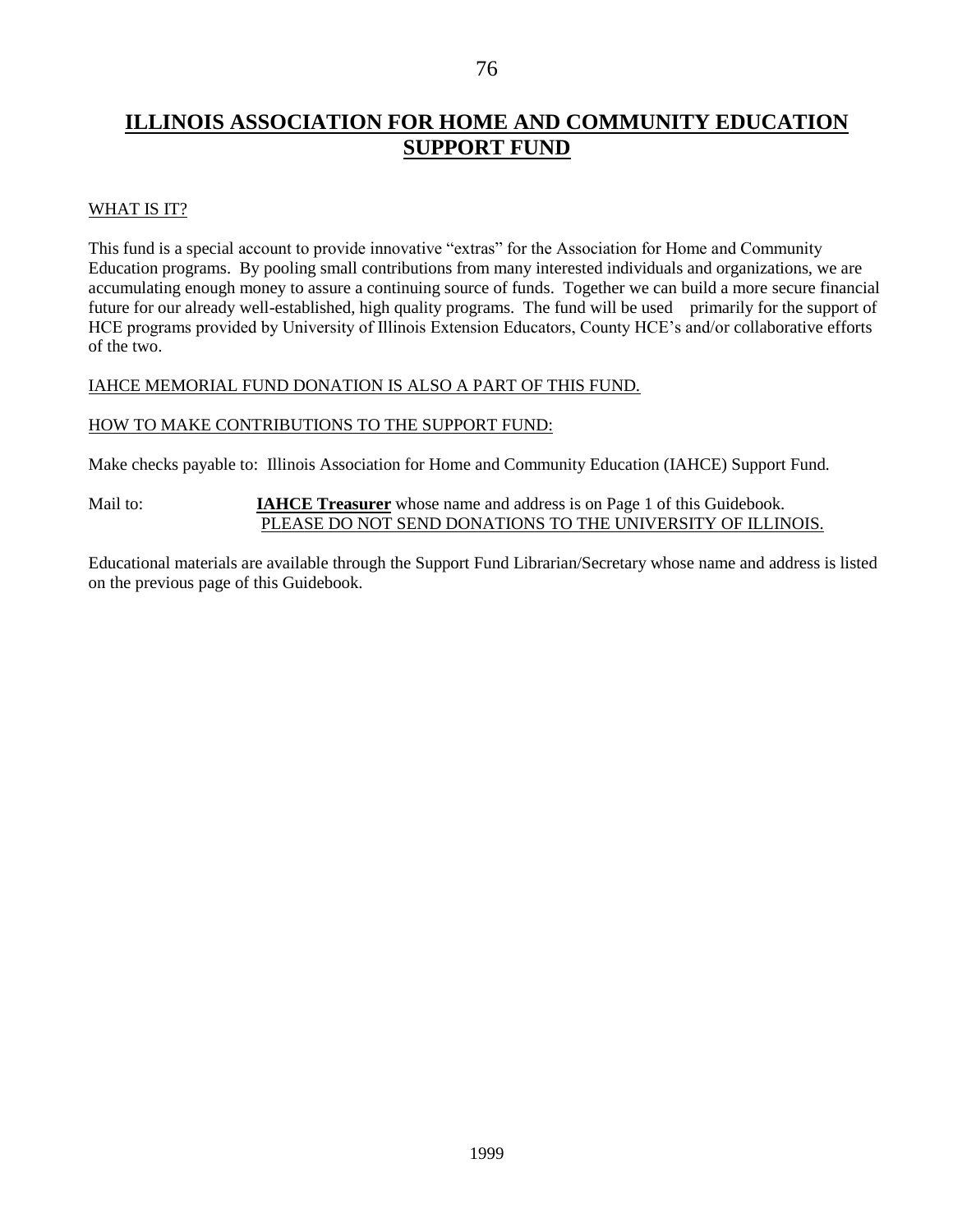# **IAHCE SUPPORT FUND TRUST GUIDELINES**

### **Prepared by the IAHCE Support Fund Advisory Committee**

The trust is named the Illinois Association for Home and Community Education Support Fund Trust. The Trust Agreement reads in part:

Today's homemakers are better educated and more culturally diverse than at any time since IAHCE was organized. IAHCE is challenged to meet the growing needs of young adults, the aging, and other various groups. Homemakers want to know how to organize for effective group action to improve the standard of living for their families, and for individuals both nationally and worldwide. Only increased funding can provide the resources necessary to continue to provide quality programming characteristic of IAHCE.

Enrichment and/or additional support provided by the Support Fund Trust for home economics Extension programs should first make a contribution to the HCE programs, after which the support may be extended to other audiences. The monetary support provided will vary from year to year depending on amount of donations and interest generated by the Trust. Some possible uses of the Trust are, but are not limited to:

- 1. Printed materials for state-wide use.
- 2. Packaged lessons as alternatives to the regularly scheduled Lessons for Living.
- 3. Support materials for Lessons for Living delivered via Telenet.
- 4. Media development [videotapes, slide programs, computer programs, displays] in support of programs for IAHCE.
- 5. Additional resources for program areas presently experiencing inadequate support such as household equipment and cultural arts.
- 6. Series of regional meetings on topics of particular interest, and
- 7. Implementation of proposals developed by counties in support of particular IAHCE programs.
- 8. Building/facility rental fees up to \$50 per county for HCE programs.

The IAHCE Support Fund Advisory Committee offers the following guidelines and ideas:

#### Intended Use/Expenditures of grant:

#### Programming

- 1. HCE generated educational programs, which can be shared with other counties, should include written material of program.
- 2. Advertising reasonable fee
- 3. Speaker fee
- 4. Programs will not be funded more than two [2] years.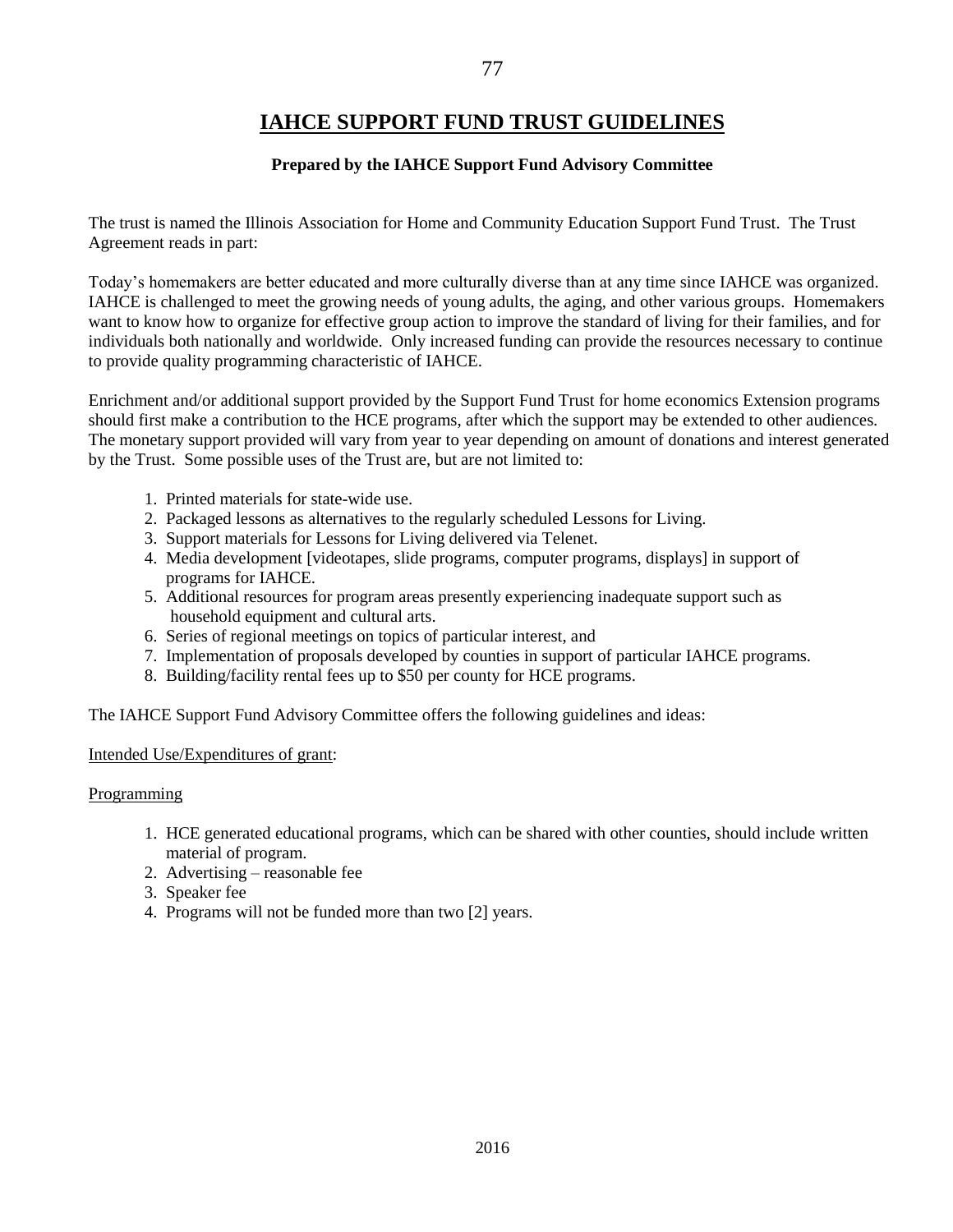# **IAHCE SUPPORT FUND TRUST GUIDELINES**

Page 2

#### New Membership Recruitment

- 1. New ways for HCE to increase membership.
- 2. Programs that will interest the general public and get new members for HCE. (In order to be funded for a second year you must show an increase in your county membership.)

### Publicity

- 1. A program/project that gets the word out about HCE, i.e. mugs, bookmarks, etc. (If the project is funded, full information must be written up and sent to the Support Fund Secretary in order that other counties may duplicate your project.)
- 2. New ways to advertise HCE.
- 3. Use of the computer to advertise your county, i.e. web site.

The Support Fund Advisory Committee will not fund:

- ► Door prizes
- ► Refreshments
- ► Mileage
- ► Lodging
- ► Coordinator fees
- ► Program entertainment [other than speaker fee]

Duplication of previous programs already funded to another county by a grant will not be funded.

We recommend that your county network with other groups and explore local resources for cooperative funding of programs along with your Support Fund Grant.

Specific information should be given to describe the proposed program, with its benefits and uses in the community, not a general idea of the program. Intention to share the program's expense should be indicated in the financial portion of the application. Application should consist of only one program/project. If you plan to present another program/project, please complete a separate application.

This is only intended for general information. Trust funds are not available to award all grant requests. Financial circumstances in some counties and/or low membership will be taken into consideration when awarding a grant. The committee will also take into consideration the program and its value to other counties for programming and/or ways to increase our membership throughout the state.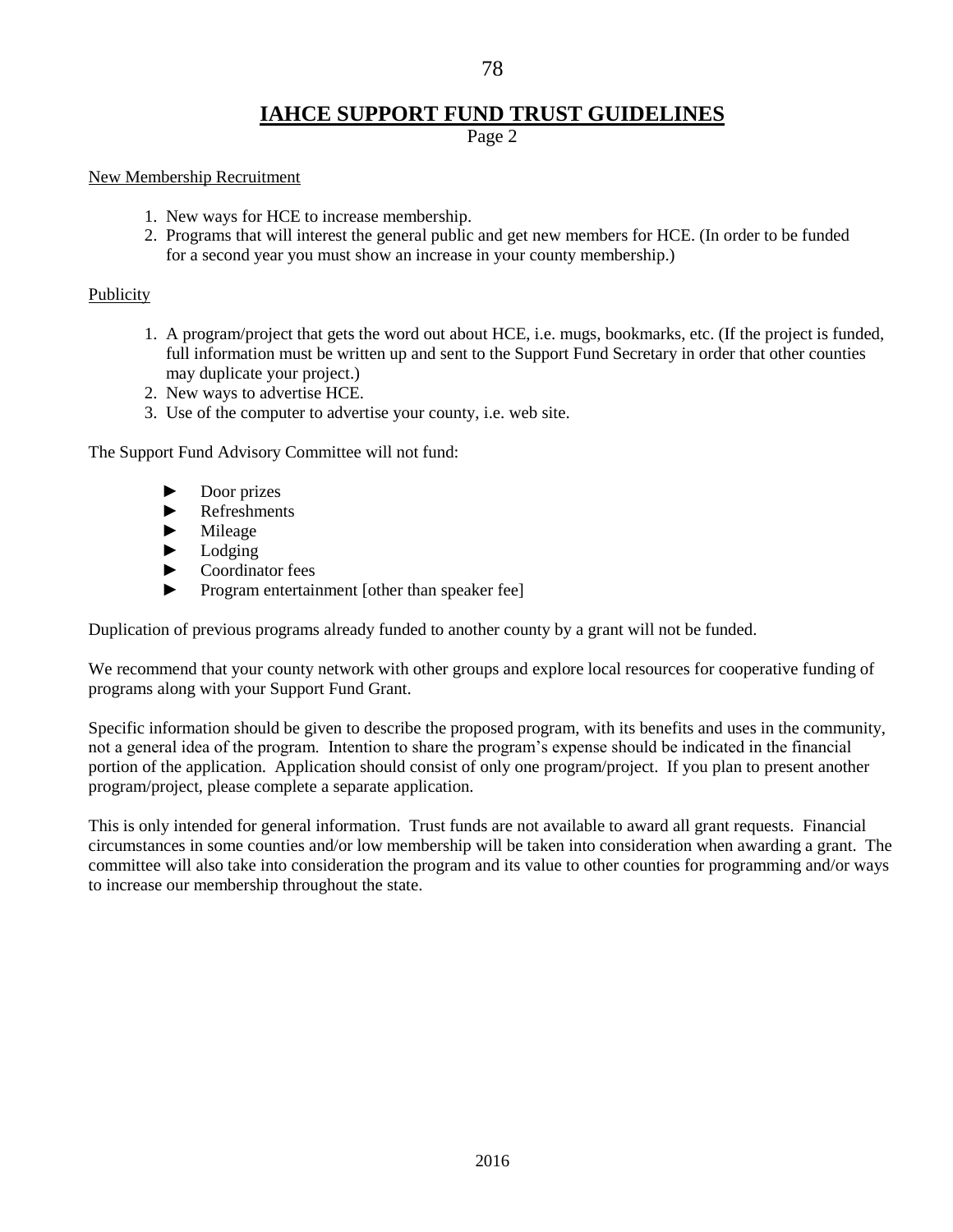(Application Due June 1. Send to Support Fund Chairman)

1. Proposed Program Title:

2. Description of Proposal:

3. Purpose of the Program Materials:

4. Suggestions for Use (answer all that apply)

General distribution through County HCE and County Unit Offices:

Lessons For Living (University of Illinois Extension)/Lessons for Learning (HCE/HEA):

\_\_\_\_\_\_\_\_\_\_\_\_\_\_\_\_\_\_\_\_\_\_\_\_\_\_\_\_\_\_\_\_\_\_\_\_\_\_\_\_\_\_\_\_\_\_\_\_\_\_\_\_\_\_\_\_\_\_\_\_\_\_\_\_\_\_\_\_\_\_\_\_\_\_\_\_\_\_\_\_\_

\_\_\_\_\_\_\_\_\_\_\_\_\_\_\_\_\_\_\_\_\_\_\_\_\_\_\_\_\_\_\_\_\_\_\_\_\_\_\_\_\_\_\_\_\_\_\_\_\_\_\_\_\_\_\_\_\_\_\_\_\_\_\_\_\_\_\_\_\_\_\_\_\_\_\_\_\_\_\_\_\_

\_\_\_\_\_\_\_\_\_\_\_\_\_\_\_\_\_\_\_\_\_\_\_\_\_\_\_\_\_\_\_\_\_\_\_\_\_\_\_\_\_\_\_\_\_\_\_\_\_\_\_\_\_\_\_\_\_\_\_\_\_\_\_\_\_\_\_\_\_\_\_\_\_\_\_\_\_\_\_\_

\_\_\_\_\_\_\_\_\_\_\_\_\_\_\_\_\_\_\_\_\_\_\_\_\_\_\_\_\_\_\_\_\_\_\_\_\_\_\_\_\_\_\_\_\_\_\_\_\_\_\_\_\_\_\_\_\_\_\_\_\_\_\_\_\_\_\_\_\_\_\_\_\_\_\_\_\_\_\_\_

Other: \_\_\_\_\_\_\_\_\_\_\_\_\_\_\_\_\_\_\_\_\_\_\_\_\_\_\_\_\_\_\_\_\_\_\_\_\_\_\_\_\_\_\_\_\_\_\_\_\_\_\_\_\_\_\_\_\_\_\_\_\_\_\_\_\_\_\_\_\_\_\_\_\_\_\_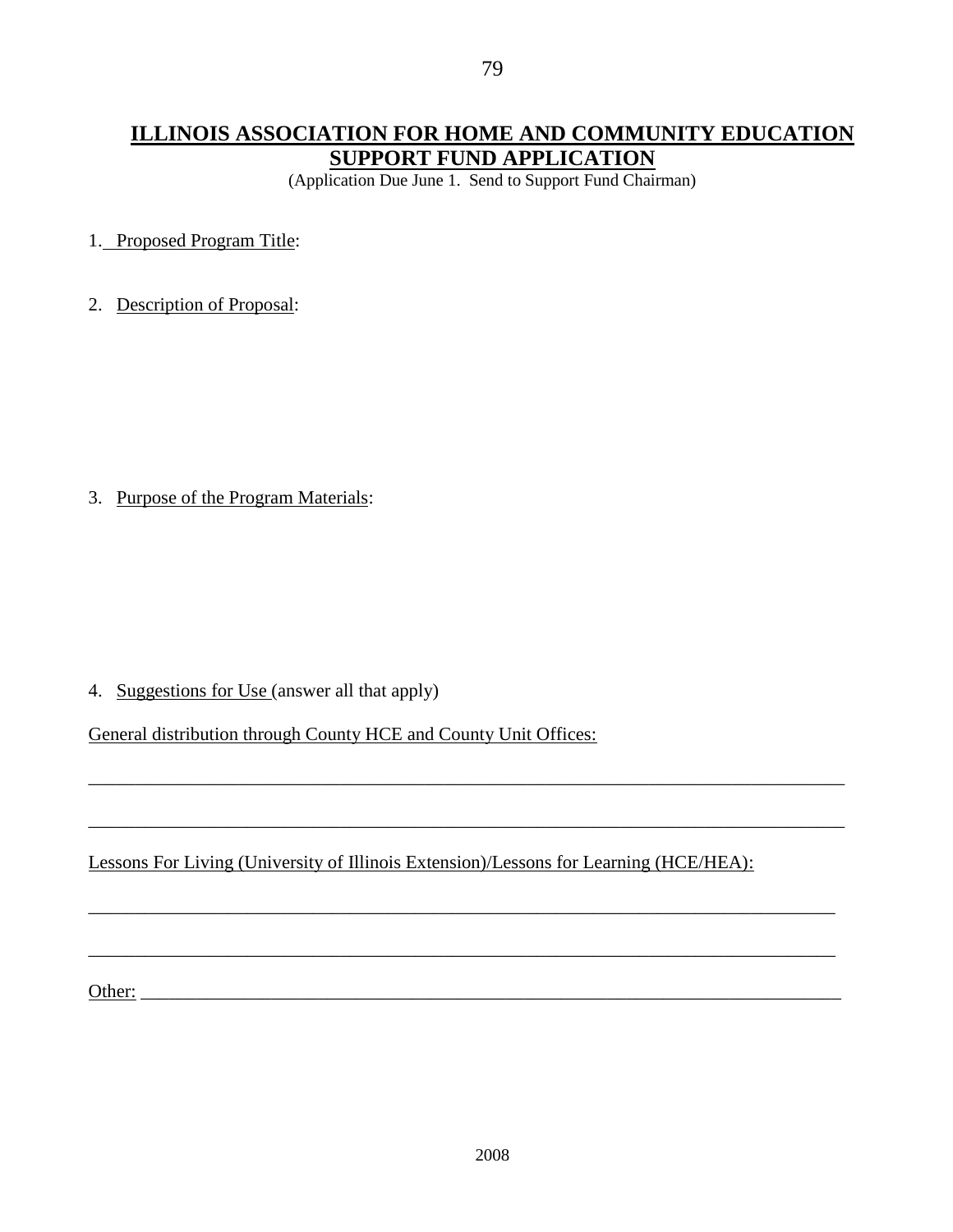### **SUPPORT FUND APPLICATION**

Page 2

5. Budget Projections:

6. Expected Completion Date:

 The project should be completed by June 1 of the year following receipt of the award. Awardees will be notified by September 1<sup>st</sup>. Projects will be allowed to be submitted for a grant after completion. Requests must be submitted within one (1) year of completion.

- 7. You will collect your original receipts from expenses and send them, along with a final report documenting how the monies were spent to the IAHCE Support Fund Chairman. After reviewing the report, a letter and the receipts will be sent to the IAHCE Treasurer. A check will be sent to you for your expenses.
- 8. AWARDEES WILL display their project at the IAHCE Annual Conference with the source of funding noted on the display. They will write a separate article detailing the project for the Support Fund section in the May IAHCE NEWSLETTER. Please plan to provide copy of the finished project (whether it be a video, a pamphlet, etc.) to the Support Fund Advisory Committee Librarian (IAHCE First Vice President) for availability to other counties.

Send postage paid and postmarked June 1st.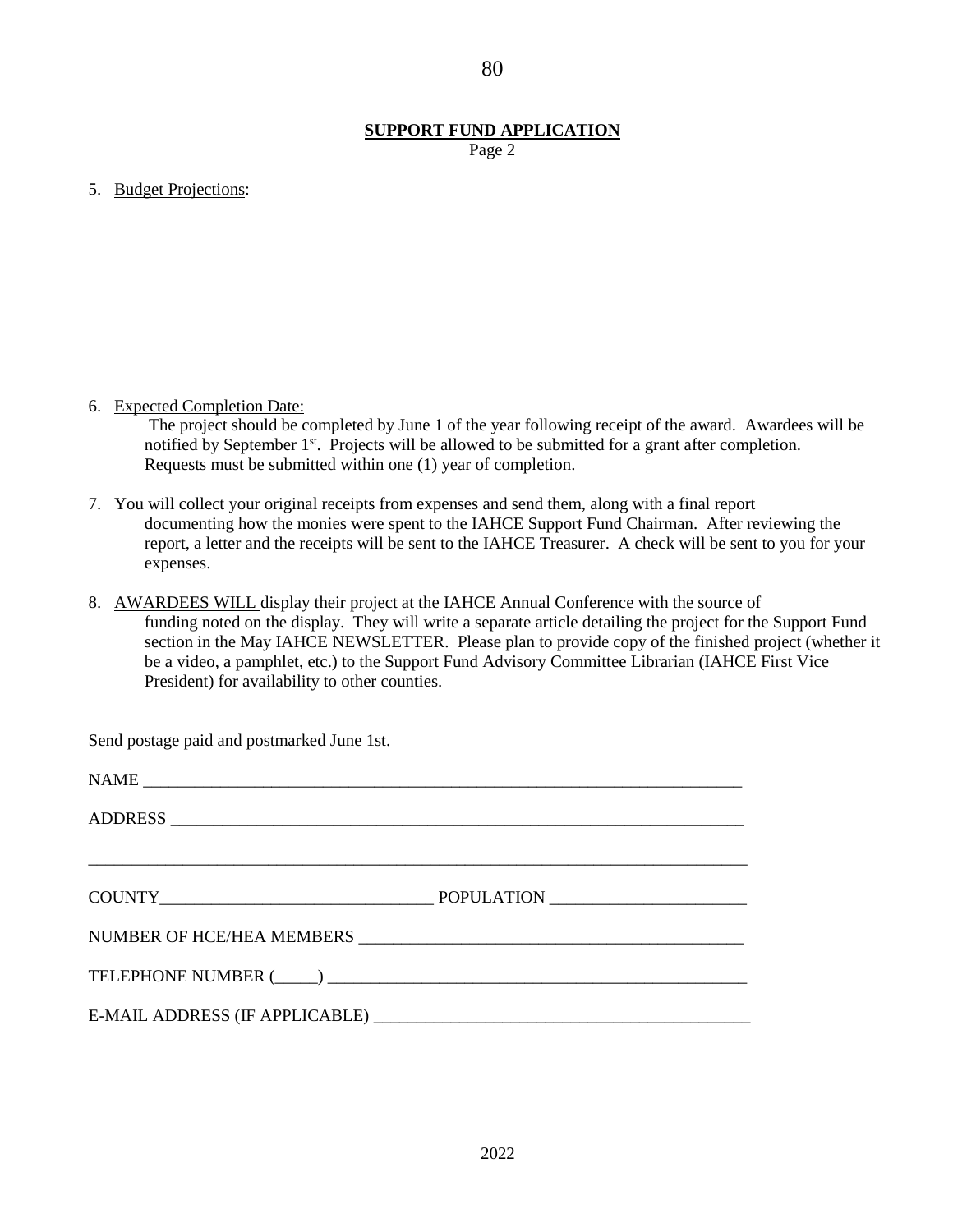## **ILLINOIS ASSOCIATION FOR HOME AND COMMUNITY EDUCATION IAHCE MEMORIAL FUND**

- 1. Established as a restricted account in June 1990, by the IHEF Board following the death of past IHEF Board Member Marilyn Hartweg. Family and friends made a contribution to establish this fund.
- 2. Upon sufficient accumulation of funds, a Certificate of Deposit was purchased.
- 3. Interest from the Fund will be used for programming.
- 4. Contributions in memory/celebration of any IAHCE Member, by individual or county are welcome.
- 5. Donations by individuals to commemorate other special events/dates are also encouraged.
- 6. Following the death of a current IAHCE Board Member, a donation will be given by the IAHCE Board to this fund.
- 7. Memorial Funds are also put under the supervision of the Support Fund Committee